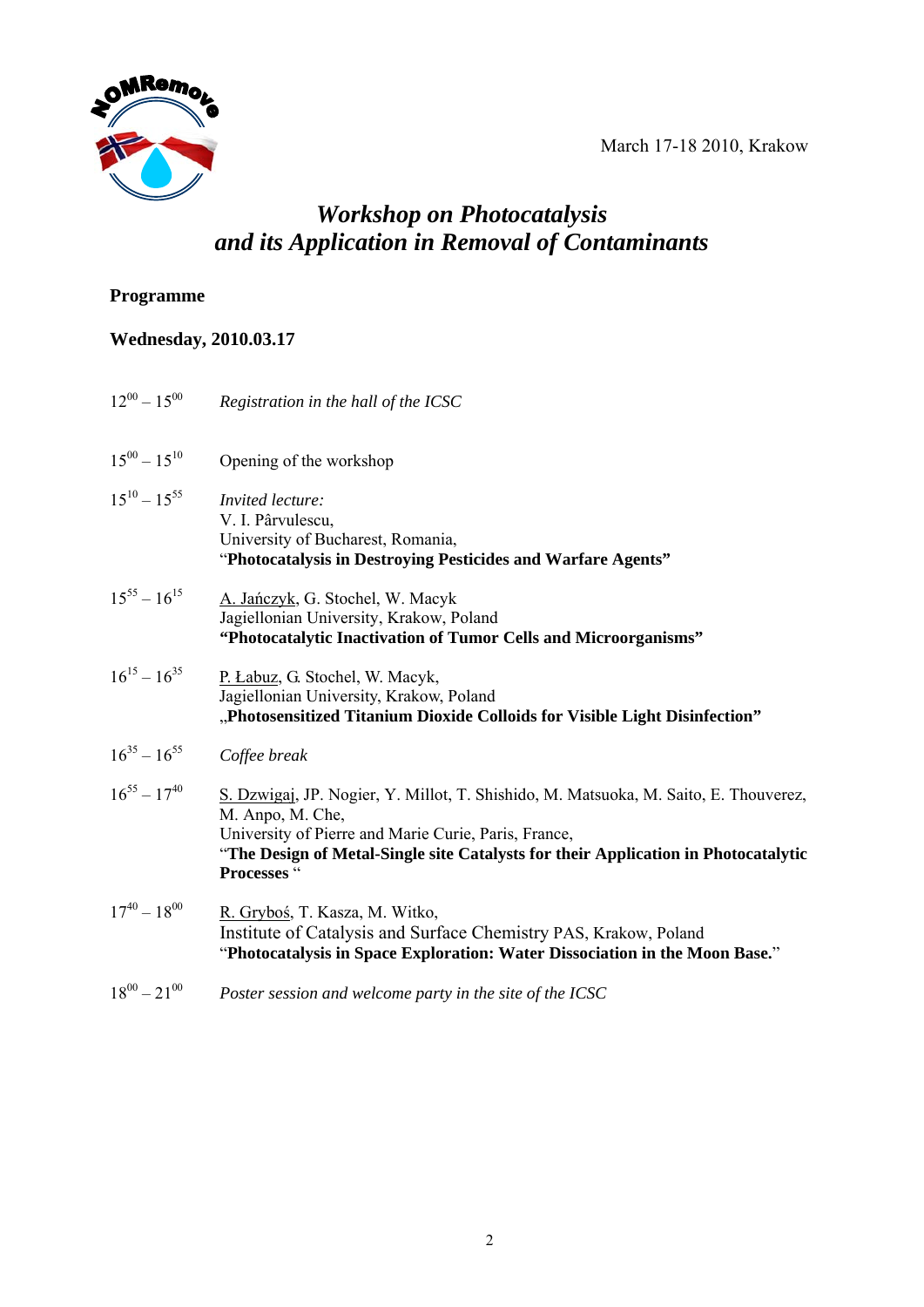## **Thursday, 2010.03.18**

| $9^{00} - 9^{30}$   | Invited lecture:<br>T. Ishikawa,<br>Ube Industries Ltd., Ube City, Japan<br>"Strong Photo-Catalytic Fiber and its Wide Application"                                                                                                                           |
|---------------------|---------------------------------------------------------------------------------------------------------------------------------------------------------------------------------------------------------------------------------------------------------------|
| $9^{30} - 10^{00}$  | I. Kumakiri,<br>SINTEF Materials and Chemistry, Oslo, Norway<br>"Water Treatment with Catalytic Membrane Reactors"                                                                                                                                            |
| $10^{00} - 10^{30}$ | S. Mozia, A. W. Morawski,<br>West Pomeranian University of Technology, Szczecin, Poland<br>"Photocatalytic Membrane Reactors (PMRs) in Water and Wastewater<br><b>Treatment: Possibilities and Perspectives"</b>                                              |
| $10^{30} - 11^{00}$ | Coffee break                                                                                                                                                                                                                                                  |
| $11^{00} - 11^{30}$ | W. Macyk, J. Derdzińska,<br>Jagiellonian University, Krakow, Poland<br>"Determination of Spectral and Redox Properties of Heterogeneous<br>Photocatalysts"                                                                                                    |
| $11^{30} - 11^{50}$ | J. Kuncewicz, K. Szaciłowski, G. Stochel, W. Macyk,<br>Jagiellonian University, Krakow, Poland<br>"Photosensitization of Titanium Dioxide with Chromium(VI) Compounds -<br><b>Mechanistic Studies"</b>                                                        |
| $11^{50} - 12^{10}$ | A. Zielińska-Jurek, M. Walicka, A. Tadajewska, A. Zaleska<br>Gdansk University of Technology, Gdansk, Poland<br>"Preparation of Ag/Cu-Doped Titanium (IV) Oxide Nanoparticles in w/o<br>Microemulsion"                                                        |
| $12^{10} - 12^{30}$ | M. Buchalska, W. Macyk<br>Jagiellonian University, Krakow, Poland,<br>"Photoactivity of Surface Modified Nanocrystalline TiO <sub>2</sub><br>in Degradation of Organic Pollutants"                                                                            |
| $12^{30} - 12^{50}$ | D. Wodka, E. Bielańska, R. P. Socha, M. Elżbieciak, J. Gurgul, P. Nowak,<br>P. Warszyński, I. Kumakiri,<br>Institute of Catalysis and Surface Chemistry PAS, Krakow, Poland<br>"Photocatalytic Activity of Titanium Dioxide Modified by Silver Nanoparticles" |
| $12^{50} - 13^{10}$ | J. Dziedzic, D. Wodka, P. Nowak, P. Warszyński, I. Kumakiri, C. Simon<br>Institute of Catalysis and Surface Chemistry PAS, Krakow, Poland<br>"Photocatalytic Degradation of the Humic Species as a Method of their Removal<br>from Water"                     |
| $13^{10} - 13^{20}$ | Closing of the seminar                                                                                                                                                                                                                                        |
| $13^{30}$           | Lunch                                                                                                                                                                                                                                                         |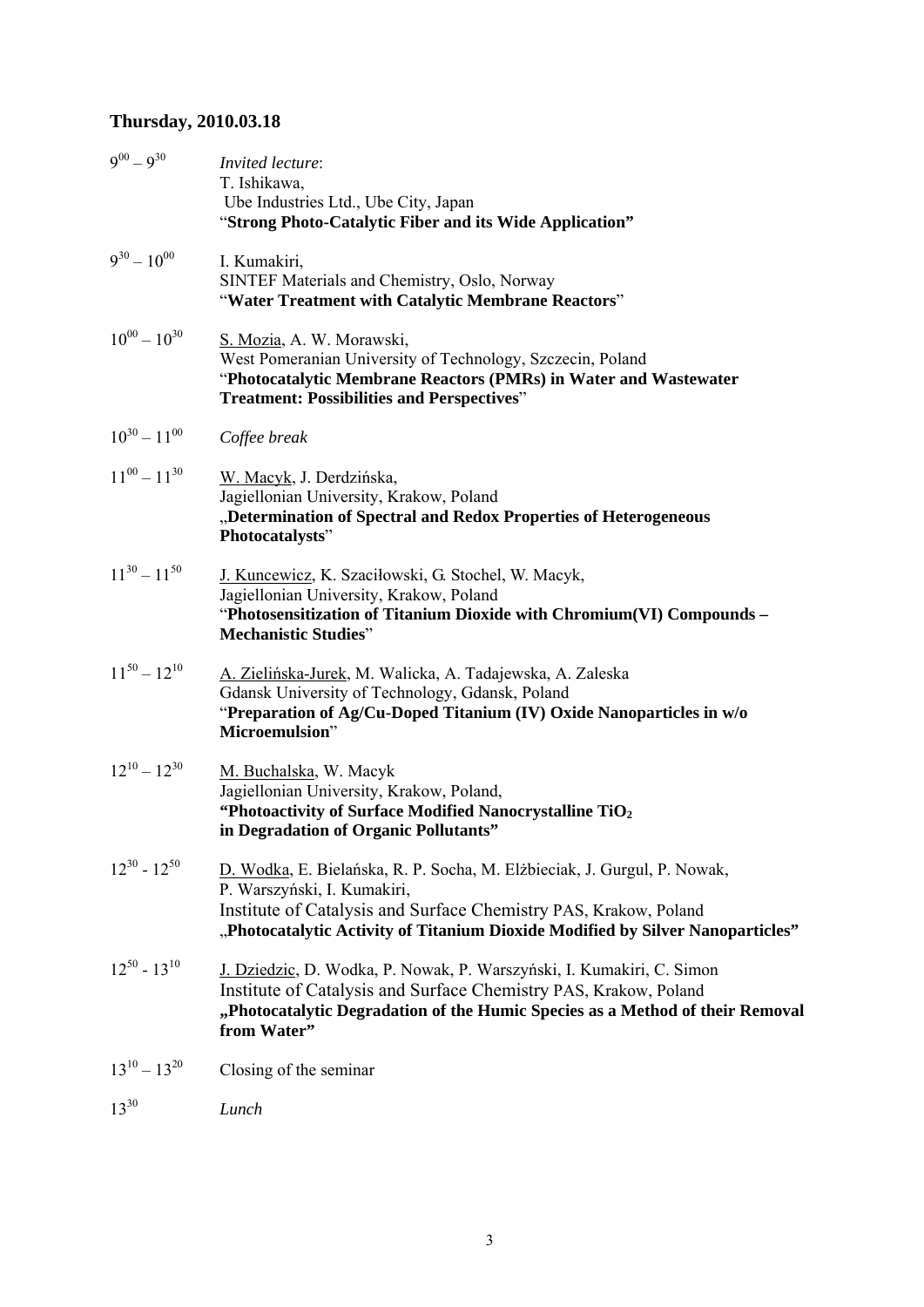#### List of posters

| P <sub>1</sub>  | E. Adamek, J. Ziemiańska, I. Lipska, A. Makowski, A. Sobczak, W. Baran<br>Medical University of Silesia, Sosnowiec, Poland<br>"Assessment of Radiant Flux Absorption by Irradiated Phase on the Kinetics of<br><b>Photocatalytic Reactions"</b>                                                                                  |
|-----------------|----------------------------------------------------------------------------------------------------------------------------------------------------------------------------------------------------------------------------------------------------------------------------------------------------------------------------------|
| P <sub>2</sub>  | T. Baran, W. Macyk<br>Jagiellonian University, Krakow, Poland<br>"Visible Light Induced Photocatalytic versus Photoassisted<br><b>Oxidation of Volatile Air Pollutants"</b>                                                                                                                                                      |
| P <sub>3</sub>  | W. Baran, J. Ziemiańska, E. Adamek, A. Sobczak, I. Lipska, A. Makowski<br>Medical University of Silesia, Sosnowiec, Poland<br>"The Study of Photocatalytic Degradation of Sulfonamides Applied to Municipal<br>Wastewater"                                                                                                       |
| P <sub>4</sub>  | P. Brożek, G. Suski, D. Dolat, A. W. Morawski<br>West Pomeranian University of Technology, Szczecin, Poland<br>"Water and Wastewater Treatment on Photocatalytic Pilot Plant"                                                                                                                                                    |
| P <sub>5</sub>  | J. C. Colmenares, Z. Karpiński, M. A. Aramendia, A. Marinas, J. M. Marinas,<br>F. J. Urbano<br>Institute of Physical Chemistry PAS, Warszawa, Poland.<br>"Ultrasound-Assisted Synthesis of Nanostructured Metal-Supported Titania<br>Photocatalysts and their Use in the Degradation of 3-Chloropyridine in Aqueous<br>Solution" |
| <b>P6</b>       | A. Hänel, A. Zaleska, J. Hupka<br>Gdansk University of Technology, Gdansk, Poland<br>"Photocatalytic Activity of TiO <sub>2</sub> Immobilized on Glass Beads"                                                                                                                                                                    |
| P7              | E. Grabowska, H. Remita, A. Zaleska,<br>Gdansk University of Technology, Gdansk, Poland<br>"Metal-Modified TiO <sub>2</sub> Nanoparticles: Characterization and Photoactivity"                                                                                                                                                   |
| P <sub>8</sub>  | J. Grzechulska-Damszel,<br>West Pomeranian University of Technology, Szczecin, Poland<br>"Application of Titania Coating as Photoactive Refill in the Reactor for<br><b>Purification of Water Contaminated with Organics"</b>                                                                                                    |
| P <sub>9</sub>  | D. Kędracki, J. Dziedzic, K. Szczepanowicz, P. Nowak, L. Szyk-Warszyńska,<br>P. Warszyński,<br>Institute of Catalysis and Surface Chemistry PAS, Jagiellonian University, Krakow,<br>Poland<br>"Encapsulation of Oxidant Compounds in Application for Purification of Water"                                                     |
| P <sub>10</sub> | Ł. Kowalczyk, M. I. Szynkowska, E. Maćkiewicz, J. Góralski, T. Paryjczak,<br>Technical University of Lodz, Lodz, Poland<br>"Activity of Modified Titanium Catalysts in the Reaction of Photocatalytic<br><b>Oxidation of Ammonia."</b>                                                                                           |